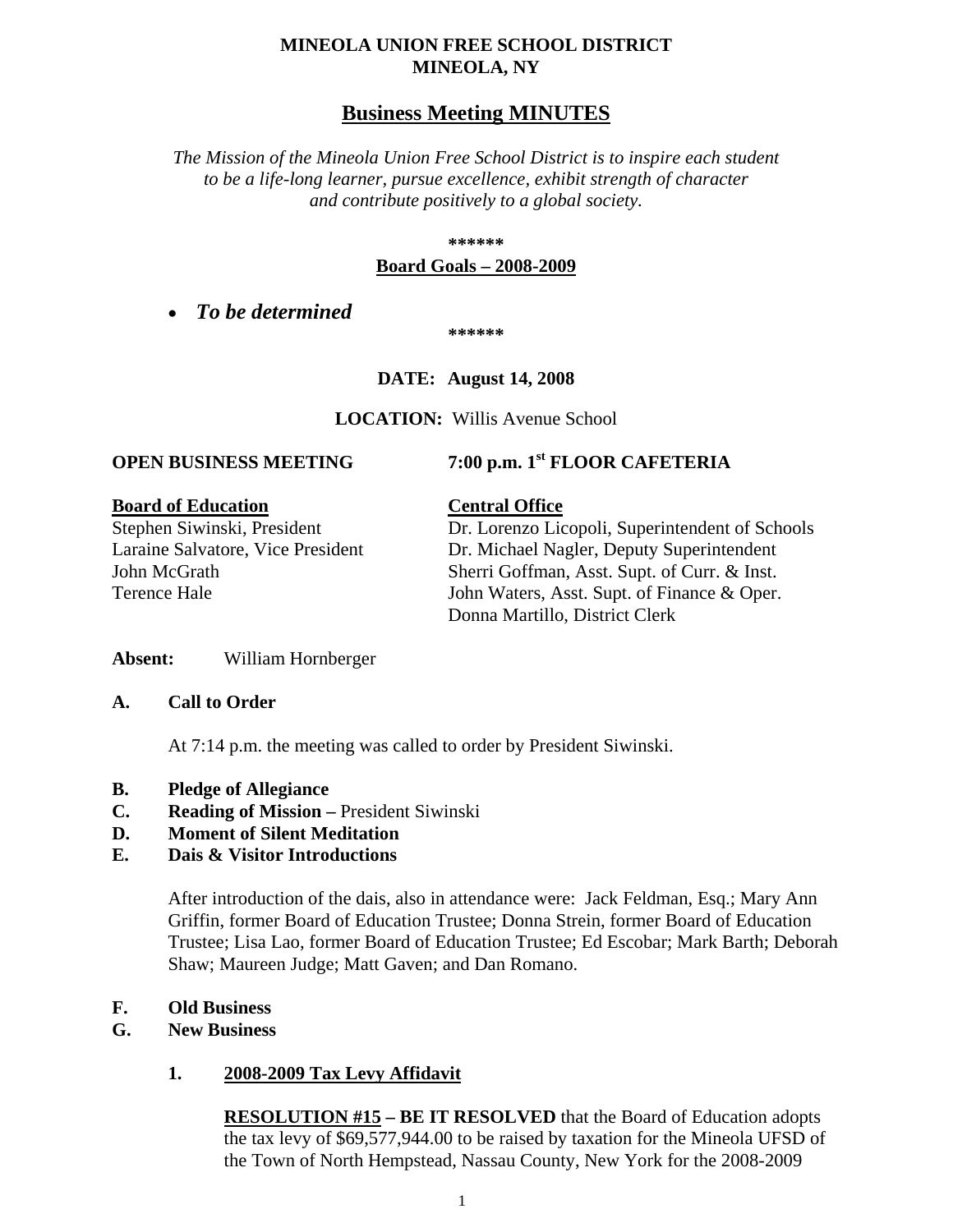school year to be levied upon the taxable property of the said school district as said property has been certified to by the Board of Assessors for the said school year.

| <b>Motion:</b><br>Second: | John McGrath<br>Laraine Salvatore                                     |     |      |
|---------------------------|-----------------------------------------------------------------------|-----|------|
| Yes:                      | Terence Hale<br>John McGrath<br>Laraine Salvatore<br>Stephen Siwinski | No: | None |
| <b>Passed:</b>            | Yes                                                                   |     |      |

## **2. Reorganization Plan Submitted by Trustee Salvatore**

**RESOLUTION #16 – BE IT RESOLVED** that the Board of Education directed the Superintendent of Schools to analyze a proposed plan for reorganization, submitted by Trustee Salvatore, at the July 23, 2008 Board Retreat, and that this report be ready for Board discussion on August 14, 2008. The Board will vote on this plan at the September 4, 2008 workshop meeting of the Board of Education. The following positions are proposed for reduction:

- Deputy Superintendent
- Secretary to the Deputy Superintendent
- Administrative Intern/Information Officer
- Assistant Business Administrator
- Supervisor of Guidance

| <b>Motion:</b> | John McGrath      |
|----------------|-------------------|
| Second:        | Laraine Salvatore |

**Discussion:** The Superintendent of Schools reported on an analysis he prepared at the direction of the Board, as a result of Trustee Salvatore's proposal, made at the July 23, 2008 Board Retreat, for reorganization. The Superintendent of Schools stated the plan has been adjusted since July 23, 2008 with the exclusion of the position of Supervisor of Guidance, but his review and report includes that position. The Superintendent of Schools discussed the following: referenced Dr. Richard Elmore of Harvard University, who is a leading researcher in schools of excellence and scholar on organizational design; context of studying methodology; establish framework for research in identifying questions to study organizations plan; examine if operations are in sink with design; impact of learning and teaching design; define duties of individuals; talent of personnel to bring tasks to completion; assess plan for functionality; communication feedback; legalities regarding the transfer of personnel; very short timeline to accomplish; organizational alignment of previous administration was not a strong plan for student performance; corrected deficiencies in the submission of building aid and special aid forms to the State and the recovery of monies back to the district; balancing a plan for leadership within the organization; capabilities and responsibilities of staff to meet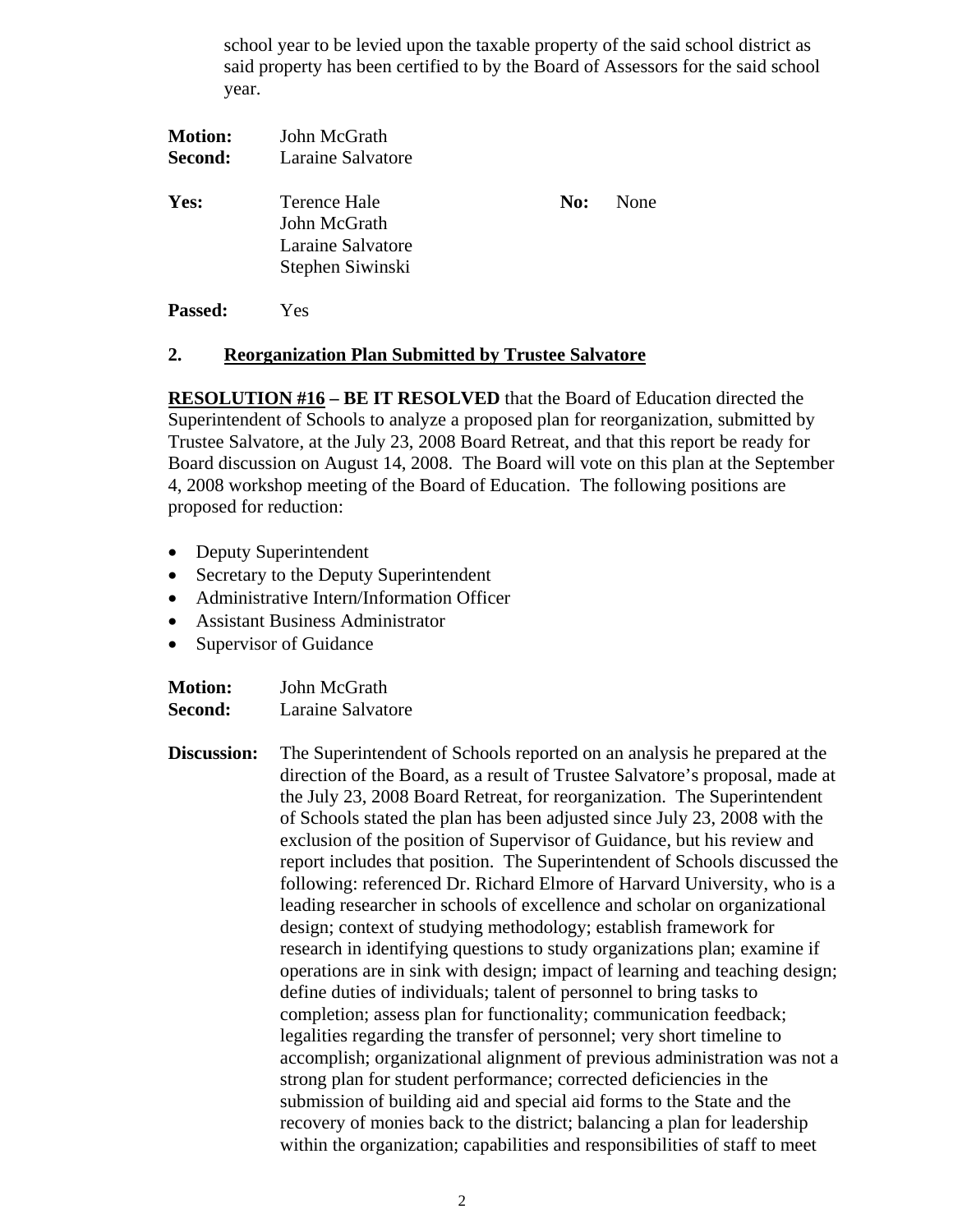goals of the school system; comparing Director positions of the past to the current positions of Instructional Leaders; additional duties and responsibilities taken on by remaining staff; feasibility of the plan and consideration that there will be consequences; unclear lines of communication; difficulty in maintaining this type of design; proximity of District Clerk to the Superintendent's Office, past and present; legal issues not addressed due to time limitation; civil service title issues; benefits in having the position of Assistant Business Manager; importance of the position, Deputy Superintendent and what Dr. Nagler brings to the position; forthcoming opinion of Auditors regarding separation of duties within the Business Office; cost effectiveness of initiatives in place over the past couple of years; considerations and conclusions embedded in the analysis:

- Unrealistic and disruptive to accomplish reorganization in 5 weeks;
- Concerns in several areas of litigation;
- Goal was given, assess plan on its own merits;
- Plan does not permit healthful relationship between the Board and Superintendent of Schools in how schools are governed;
- Plan does not involve any professional input.

The Superintendent also discussed: effectiveness of Supervisor of Guidance and Administrative Intern/Information Officer making significant improvement for the district; emphasis should be placed on spending, by an independent consultant; addressing the Grade Configuration Study whereby the Board reaches a decision may be a way to reduce spending; discussions involving PTSA and High School Seniors in moving High School graduation out of the Tillis Center and back to the High School Auditorium; parking lot at the Korean Church; reduction in spending over past five years (9 million dollars); challenging administration with a cost reduction plan for 2009-2010 or 2010/2011; recovering building and state aid close to a million dollars and \$350,000 in special aid, as well as recovery of legal expenses regarding Nextel.

Ms. Salvatore read a statement: she presented suggestions to the Board and the Superintendent named her suggestion, a reorganization plan; it was a first draft to be discussed further by the Board; the Board asked the Superintendent to do an analysis as to how it would affect the district; awaiting Superintendent and Attorney's input review before she considers it complete.

Mr. Hale complimented the Superintendent on his analysis and the short amount of time it was given to the Board. Mr. Hale stated that Ms. Salvatore's plan had too many potential legal issues, does not feel it will work, and is interested in looking into it further. As a brand new Board Member he wants to focus more on the students. Mr. Hale also stated he respects Ms. Salvatore's idea and thinks it needs to be voted on.

Mr. McGrath stated that his biggest problem with the plan is the timing. He is in favor of saving money and believes the plan will not work, and intends to vote no.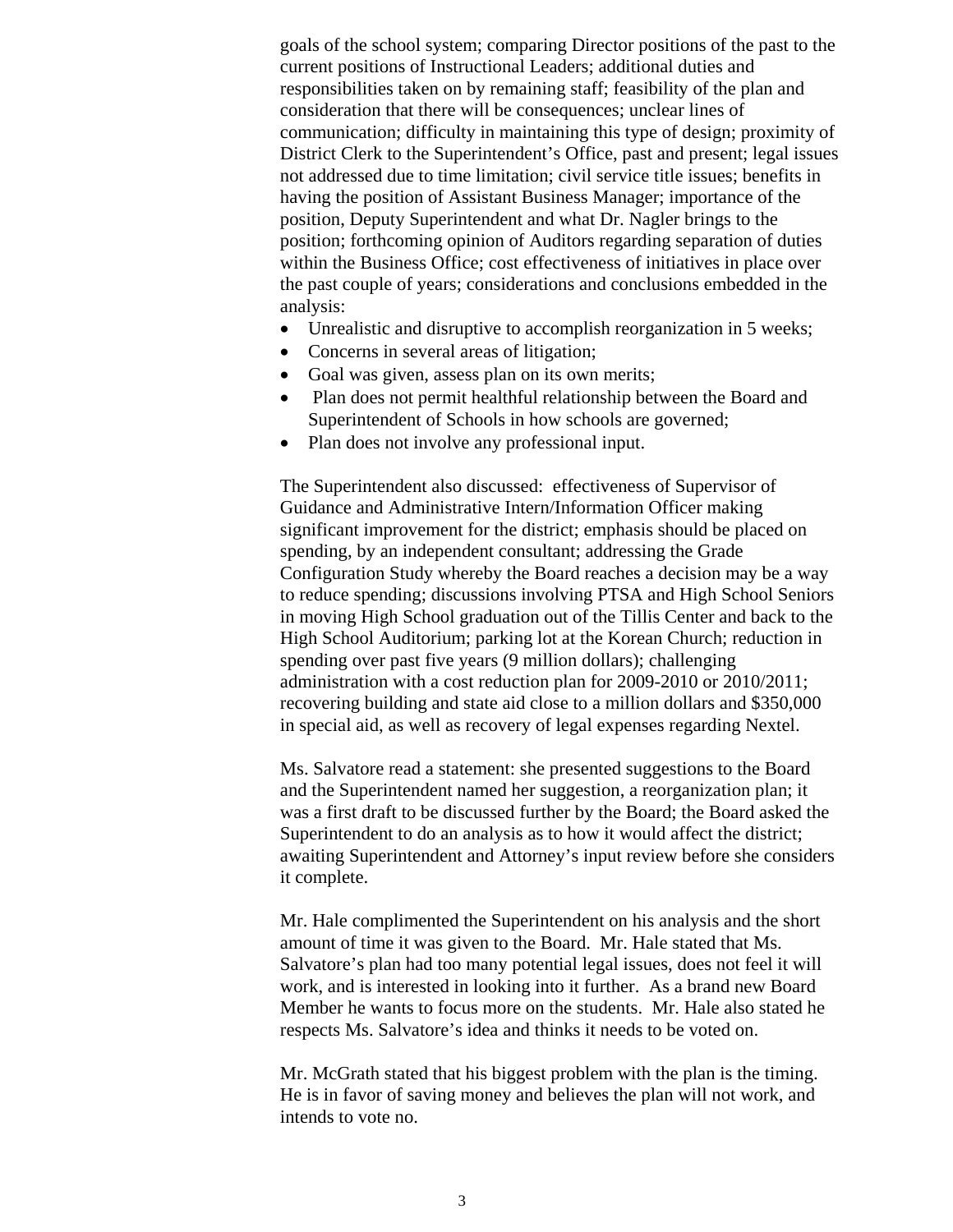Mr. Siwinski referred to his time as a Board Member and stated the Superintendent of Schools has been fine tuning the organization. He believes that this plan is a step backward for the district. More emphasis will be placed on completing requirements of State Ed than on students and curriculum. Mr. Siwinski also stated that he applauds Ms. Salvatore for thinking outside of the box, and further stated that there is always room for improvement and challenged administration to do that, but he feels this is not the way to go.

The Superintendent of Schools spoke about the benefits and accomplishments of the Deputy Superintendent, and referred to the duties he has undertaken. The Superintendent of Schools addressed Ms. Salvatore's comment about referring to her suggestion as reorganization. He did not mistakenly name it, when it was presented to him he did not know what else to call it. He agrees whole heartedly with Ms. Salvatore as to costs in running a school district. The Superintendent appreciates the challenge of Mr. Siwinski to look at other ways of reducing costs, including reducing staff.

The Superintendent of Schools thanked Mr. Hale for his acknowledgement and stated the analysis is comprehensive because he thought that was the kind of information the Board wanted.

A motion was made to open up the discussion to the public regarding Resolution #15.

**Motion:** John McGrath **Second:** Terence Hale **Yes:** Terence Hale **No:** None John McGrath Laraine Salvatore Stephen Siwinski **Passed:** Yes

#### **Public Comments:**

- A resident commented on the size of the district in terms of staff and feels hiring administrators would not help students. The resident also commented on the approval of bargaining unit contracts and agreements in June, and how a failed budget negatively impacts students. The resident also commented on: leasing of the parking spaces at Willis; health insurance costs for administrators; and questioned the renting of Tillis Center for High School Graduation when the High School's Auditorium is air-conditioned. The Superintendent of Schools stated that the evidence does not support her contention that the administrative staff is fat (29 administrators were on staff when he came, and now there are 26 including ILs and they are also part time teachers).
- A former Board of Education Member spoke about how a Board should put forth ideas and not to usurp the Superintendent's duties and authority. The former Board Member took exception with specifically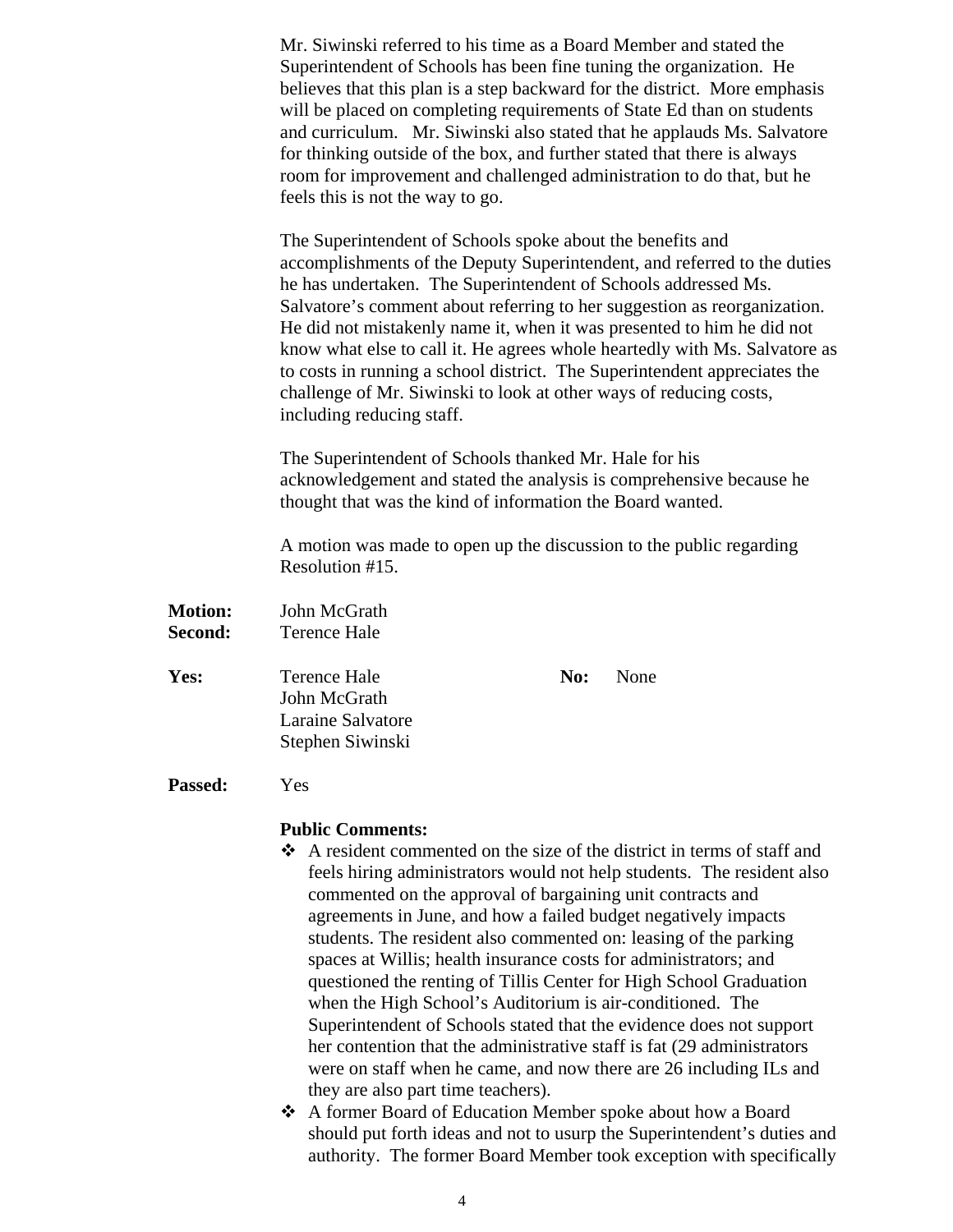naming staff in a proposed plan that was developed without the guidance of administration. Ms. Salvatore disagreed, that employee names were placed on the plan. The Superintendent of Schools stated that the plan was handed out at the meeting. Mr. McGrath made a point of order for the former Board Member to complete her statement. The former Board Member stated that no Board Members said to increase costs and everyone would like to cut costs cut as long as they are educationally sound. The former Board Member felt presenting a plan like this, weeks prior to school opening, makes no sense. The former Board Member suggested that the Board examine their own guidelines.

- A resident commended Mr. Hale on his comments in getting back to the business of the kids. The resident also requested cutting costs and does not believe in mirco-managing. The resident stated that since the Superintendent of Schools has come to the district he has worked tirelessly in cutting costs. The resident felt the district has progressed which is what the community wants from the Superintendent and is impressed with the Superintendent's analysis, and implored the Board to work together. Ms. Salvatore inquired of the resident where the Board should look to make cuts. The resident referred to Ms. Salvatore's petition that cost the district \$12,000.00. The resident stated that it wasn't a bad idea to look at administrators, but it has to be done in a general way. Ms. Salvatore stated that 70% of the budget is salary.
- A district administrator stated that she would welcome sitting with the Board to discuss cutting expenses and ways to generate revenue for the district and hopes to be part of the team that will help the Board look at cost savings.
- A resident commented that she feels she has gotten an excellent value for her tax dollars and believes the Board has, over the years, made sincere cost reductions. The resident inquired of Ms. Salvatore as to the time spent on coming up with this plan. Ms. Salvatore responded a couple of days. The Superintendent of Schools responded that if a consultant were to perform the analysis, their fee would be \$800 to \$900 per day. The resident estimated that each family would save \$5.00 as a result of Ms. Salvatore's plan. The resident commented that a number of actions have been undertaken to remove the Deputy Superintendent and the Superintendent of Schools and stated that it may be a personal problem or dislike. Ms. Salvatore responded that when she ran for the Board it was on being fiscally responsible and felt that these positions the district could do without.

Mr. McGrath questioned Ms. Salvatore as to her relationship with the Deputy Superintendent prior to her running for the Board. Ms. Salvatore responded that she knew who he was and once or twice had interaction with him, but really did not know him well. Mr. McGrath asked if she wanted him for the Deputy Superintendent position. Ms. Salvatore responded she felt there was a more qualified person.

The Superintendent of Schools clarified, as a point of order, the amount of salary and benefits within the budget, 77.4% and not 80%. Four years ago it was 84.9%. The Superintendent of Schools stated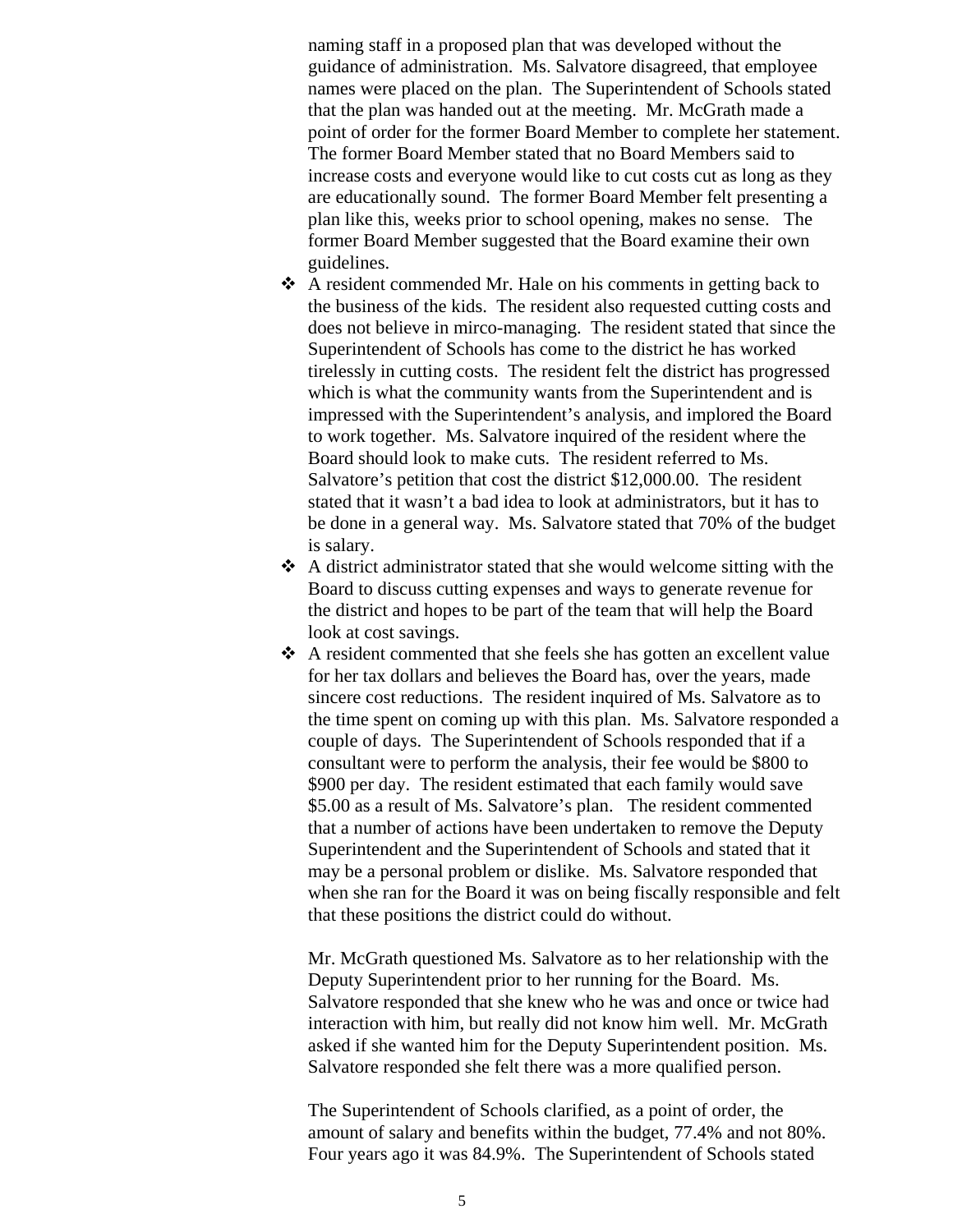|                                       | salaries were competitive and not the highest in the County. The<br>Superintendent of Schools does not feel this plan fits into the<br>organizational design of the district.     |     |                                                                                                                                                                     |  |  |
|---------------------------------------|-----------------------------------------------------------------------------------------------------------------------------------------------------------------------------------|-----|---------------------------------------------------------------------------------------------------------------------------------------------------------------------|--|--|
|                                       | A former Board of Education Member commented that with all the<br>discussion of cutting costs the Board may want to do something about<br>the microphones.                        |     |                                                                                                                                                                     |  |  |
|                                       | A motion was made to amend Resolution #15 to vote on the plan at the<br>August 14, 2008 Board of Education Business Meeting instead of the<br>September 4, 2008 Workshop meeting. |     |                                                                                                                                                                     |  |  |
| <b>Motion:</b><br>Second:             | John McGrath<br><b>Terence Hale</b>                                                                                                                                               |     |                                                                                                                                                                     |  |  |
| Yes:                                  | None                                                                                                                                                                              | No: | <b>Terence Hale</b><br>John McGrath<br><b>Laraine Salvatore</b><br>Stephen Siwinski                                                                                 |  |  |
| Passed:                               | N <sub>o</sub>                                                                                                                                                                    |     |                                                                                                                                                                     |  |  |
|                                       | (Coaching appointment).                                                                                                                                                           |     | A motion was made to open up a public session for a specific item                                                                                                   |  |  |
| <b>Motion:</b><br>Second:             | John McGrath<br><b>Terence Hale</b>                                                                                                                                               |     |                                                                                                                                                                     |  |  |
| Yes:                                  | <b>Terence Hale</b><br>John McGrath<br>Laraine Salvatore<br>Stephen Siwinski                                                                                                      |     | No:<br>None                                                                                                                                                         |  |  |
| Passed:                               | Yes                                                                                                                                                                               |     |                                                                                                                                                                     |  |  |
| <b>Public Comments:</b><br>discussed. |                                                                                                                                                                                   |     | A district employee spoke about the contributions and character of Chris Grimm.<br>The District's Attorney interjected regarding that specific remarks could not be |  |  |
|                                       | At 9:10 p.m. a motion was made for the Board of Education to go into                                                                                                              |     |                                                                                                                                                                     |  |  |

executive session to confer with their legal counsel for the purpose of discussing the medical, financial, credit or employment history of a particular person or corporation, or matters leading to the appointment, employment, promotion, demotion, discipline, suspension, dismissal or removal of a particular person or corporation.

| <b>Motion:</b><br>Second: | John McGrath<br>Stephen Siwinski |     |      |
|---------------------------|----------------------------------|-----|------|
| Yes:                      | Terence Hale<br>John McGrath     | No: | None |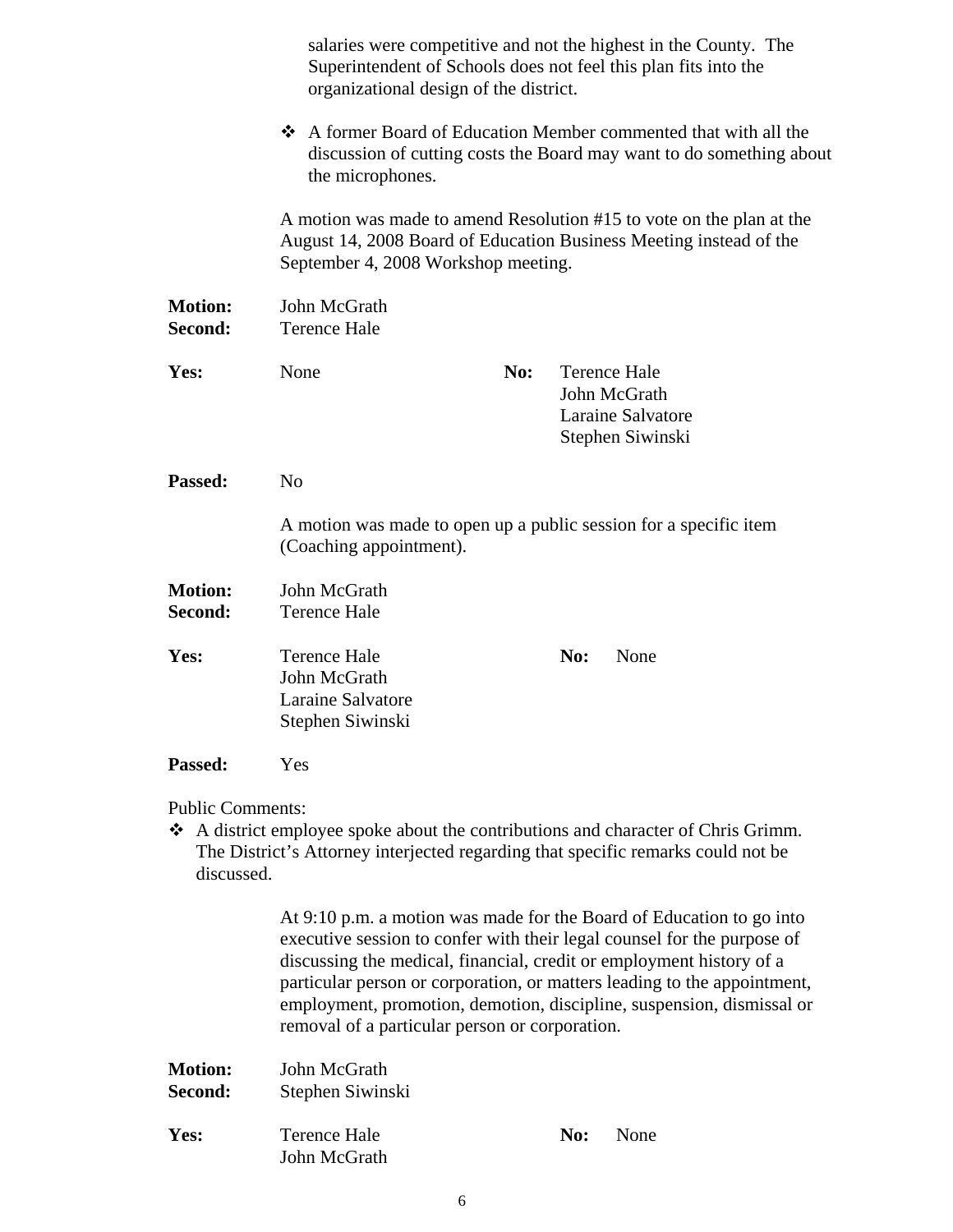Laraine Salvatore Stephen Siwinski

**Passed:** Yes

At 9:27 p.m. the Board returned to open session.

President Siwinski stated that legal counsel advised the Board that specific details cannot be discussed and the Board will listen to all comments, but cannot respond due to the confidentiality of the matter. Mr. Feldman stated that Mr. Grimm is entitled to confidentiality and it is the Board's practice not to discuss personnel matters in public.

- $\triangle$  The district employee further spoke about the practice of coaches practicing with their team. He discussed that that if a student should accidentally get hurt it would be unintentional, as well as if coaches got hurt. He also stated that Mr. Grimm's coaching ability is impressive.
- $\triangle$  A resident submitted a letter supporting Mr. Grimm stating his dedication to coaching the youth of Mineola and how positive Mr. Grimm is viewed by parents. The resident requested the Board reconsider their decision.
- A former Board of Education Member inquired of the Board of Education the number of interscholastic Lacrosse games they attended coached by Mr. Grimm. The former Board of Education Member recommended that the Board attend.
- A district employee spoke about Mr. Grimm being a substitute teacher at Mineola High School and his capabilities in the classroom, and having the tools that exhibit a great coach. He also spoke about the great amount of time Mr. Grimm volunteers in the community.
- A resident stated that Mr. Grimm was a great person and did nothing wrong.
- A district employee spoke about Mr. Grimm's motivation and knows how to build self-esteem. She also stated that he has done an outstanding job and is well respected by the students.
- Many students from Mineola High School expressed the following: …*the pride Mr. Grimm has in Mineola; …this is wrong what has happened to Mr. Grimm; …Mr. Grimm gets things done; …he has tradition; …please reconsider; …great experiences due to Mr. Grimm's coaching abilities; …goes out of his way to help; …he is needed; …Mr. Grimm is a coach that cannot be replaced; …amazing person; …stays after practice to help individual players; …awesome guy.*
- A resident spoke about knowing the Grimm family for 20 years and that Mr. Grimm coaches his son, and is a terrific guy. He also spoke how Mr. Grimm handled himself like a gentleman in the aftermath of the incident. The resident felt this is an injustice and should not lose employment over this matter.

President Siwinski asked the Superintendent of Schools to revisit this matter and advice the Board.

The Superintendent of Schools thanked the students who e-mailed him regarding their feelings on Mr. Grimm. He also addressed remarks made by a district employee on behalf of Mr. Grimm: taking exception with a comparison made between himself and the Deputy Superintendent and Mr. Grimm's matter; he also addressed his raise, that that he contributes a percentage back to the school district for the students.

#### **3. Evaluation of the Superintendent of Schools**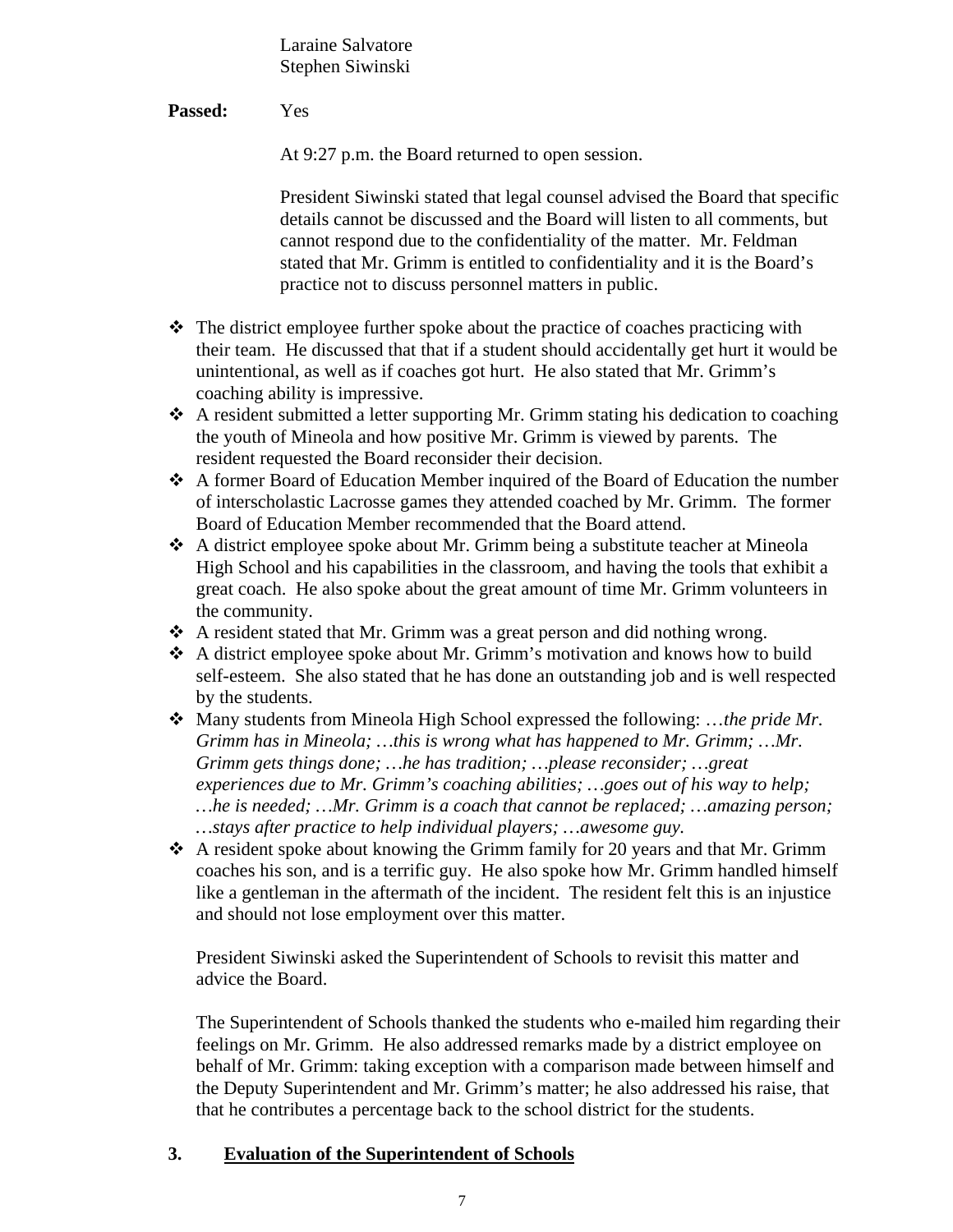At 10:03 p.m. a motion was made for the Board of Education to go into executive session to discuss the Superintendent of Schools evaluation.

**Motion:** Laraine Salvatore **Second:** Terence Hale

> The Superintendent of Schools waived his right to discuss this matter in executive session and Ms. Salvatore withdrew her motion.

The breakdown of the Board of Education's evaluation for the Superintendent of Schools is as follows:

| <b>Goal Area</b>                                          |           |  |
|-----------------------------------------------------------|-----------|--|
| Improve Student Achievement and Learning for All Students | $\Lambda$ |  |
| <b>Mobilize District Mission and Core Values</b>          |           |  |
| <b>Improve Internal and External Communications</b>       |           |  |
| <b>Ensure Fiscal Stability of School System</b>           |           |  |

A summary of the Board's evaluation in more detail is set forth in Attachment "A".

Mr. Hale stated he was not part of the Board last year, and if he gives the Superintendent a 4 there is no room for improvement.

President Siwinski stated that the Board needs to finalize the Superintendent of Schools' evaluation so it can be placed in his file. President Siwinski is awaiting Mr. Hornberger's evaluation on the Superintendent of Schools.

**RESOLUTION #17 – BE IT RESOLVED** that the Board of Education will complete its evaluation of the Superintendent of Schools, Dr. Lorenzo Licopoli, at the August 14, 2008 Board of Education Business Meeting.

A motion was made to table Resolution #17 until the Board can receive input from Mr. Hornberger to complete the Superintendent of Schools' evaluation.

| <b>Motion:</b> | John McGrath                                                          |     |      |
|----------------|-----------------------------------------------------------------------|-----|------|
| <b>Second:</b> | Laraine Salvatore                                                     |     |      |
| <b>Yes:</b>    | Terence Hale<br>John McGrath<br>Laraine Salvatore<br>Stephen Siwinski | No: | None |
|                |                                                                       |     |      |

**Passed:** Yes

#### **4. Update on Grade Configuration Study and Superintendent Search**

**RESOLUTION #18 – BE IT RESOLVED** that the Board of Education will update the community on the status of the Grade Configuration Study and Superintendent search.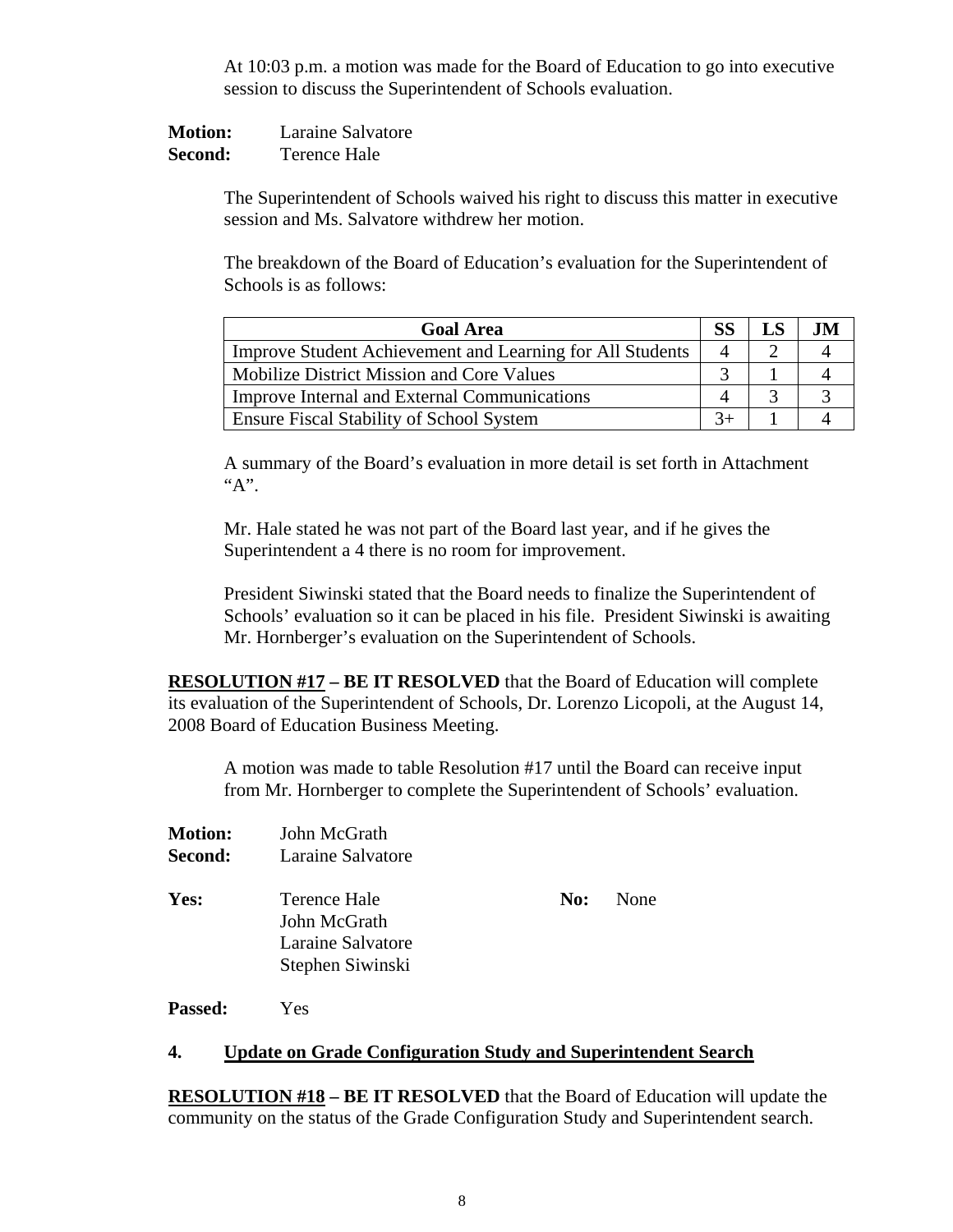**Discussion:** The Superintendent of Schools updated the Board and requested direction regarding community input. He informed the Board that his last communication with Dr. Fowler was regarding focus groups during the month of September. President Siwinski inquired of the Board if the Board is interested in receiving more input. Mr. McGrath and Ms. Salvatore both responded that it was the consensus of the Board to go out again to the community. President Siwinski requested that this be done as soon as possible.

> The Superintendent of Schools stated that there was a member of the community here this evening to discuss a configuration plan.

The resident spoke about comparison of numbers and he found an opportunity the school Board should be made aware. He presented a modification of the options sent to the community. He stated that in his scenario an elementary school building would be in each of the 4 sections of Mineola with the closure of Jackson Avenue. The Middle School would house 2 schools (Grades 3, 4, 5 and 6, 7, 8); Meadow would be PreK-2 and Hampton grades 3, 4, 5 as well. President Siwinski thanked the resident for his input and inquired of the Board if they wanted this option sent to Dr. Fowler. The Board responded yes.

President Siwinski stated that the Board had 3 proposals regarding the Superintendent search. Ms. Salvatore suggested taking out a classified first, as a savings. Mr. McGrath referred to a publication *On Board*, stating there is a shortage of Superintendents. Mr. McGrath sees a problem with a classified ad because he only wants qualified candidates to apply. He wants a level of competency reviewing applications so that only qualified people are brought before the Board. Ms. Salvatore inquired of the District's Counsel regarding consultants. Mr. Feldman responded he has several.

President Siwinski requested a motion for above Resolution, but Mr. McGrath stated a motion was not needed because the Board has informed the community of the status at this meeting.

#### **H. Consensus Agenda**

#### **1. Accepting of Minutes**

a. That the Board of Education accepts the minutes of the July 3, 2008 (Reorganization/Workshop); July 17, 2008 (Business); July 23, 2008 (Special) Meetings as presented.

#### **2. Instruction**

a. Resignations/Leave of Absence

None

b. Appointments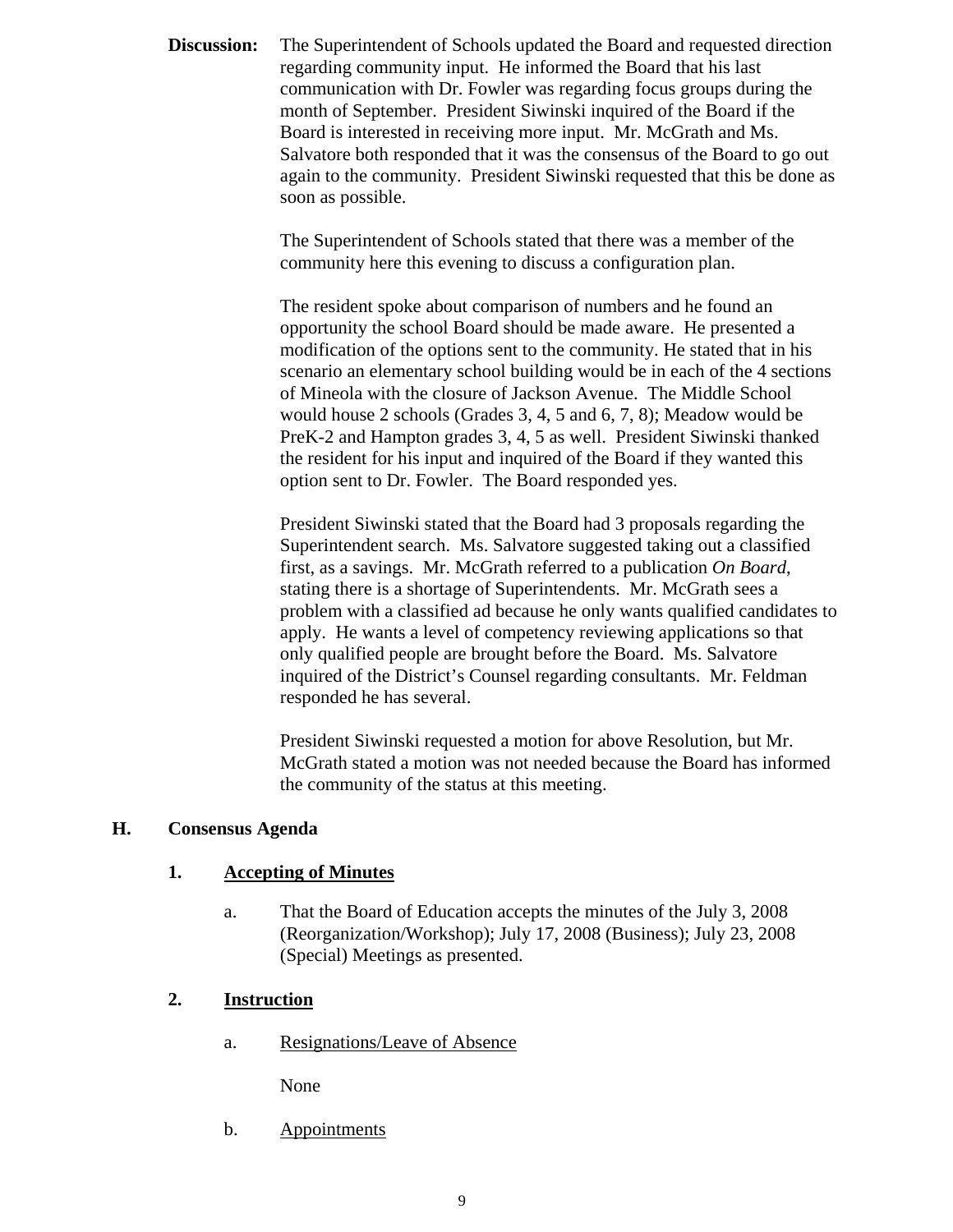- 1. That the Board of Education approves the appointment of Kimberly Martino, to the position of Elementary Teacher, effective September 1, 2008; probationary period September 1, 2008 through August 31, 2011; salary BA, Step 1, \$54,259.00.
- 2. That the Board of Education approves the appointment of Amanda Bernard, to the position of Elementary Teacher, effective September 1, 2008; probationary period September 1, 2008 through August 31, 2011; salary BA+30, Step 3, \$64,025.00.
- 3. That the Board of Education approves the appointment of Charyn Restituyo, to the position of District ESL Teacher, effective September 1, 2008; probationary period September 1, 2008 through August 31, 2010; salary, MA, Step 3, \$68,566.00.
- 4. That the Board of Education approves the appointment of Bette Sloane, to the position of Part Time (.6) Math Teacher, effective September 1, 208 to June 30, 2009; salary, MA, Step 1, .6 of  $$63,109.00 = $37,865.00.$
- 5. That the Board of Education approves the addition of the following individuals to the 2008-2009 Per Diem Substitute Teacher List at a daily rate of pay, \$90.00:

| Pre-K to Grade 6                       |
|----------------------------------------|
| Visual Arts                            |
| Student with Disabilities Grades 1-6 & |
| Childhood Ed Grades 1-6                |
| <b>Music</b>                           |
|                                        |

- 6. That the Board of Education approves the appointment of Kristine Gregory, to the position of Chaperone for the 2008 Summer Band Camp at a stipend of \$675.00.
- 7. That the Board of Education approves the appointment of William DiGennaro, to the position of Physical Education Teacher, effective September 1, 2008; salary, MA+30, Step 9, \$90,154.00, as per MTA Memorandum of Agreement of September 4, 2007.
- 8. That the Board of Education approves the appointment of Donna Hasan, to the position of Registered Nurse, effective September 1, 2008; salary, \$66,065.00, as per MTA Memorandum of Agreement of September 4, 2007.
- 9. That the Board of Education approves the appointment of Anne McAree, to the position of Registered Nurse, effective September 1, 2008; salary, \$66,065.00, as per MTA Memorandum of Agreement of September 4, 2007.
- 10. That the Board of Education approves the appointment of Vincent Russo, to the position of Driver Education Coordinator and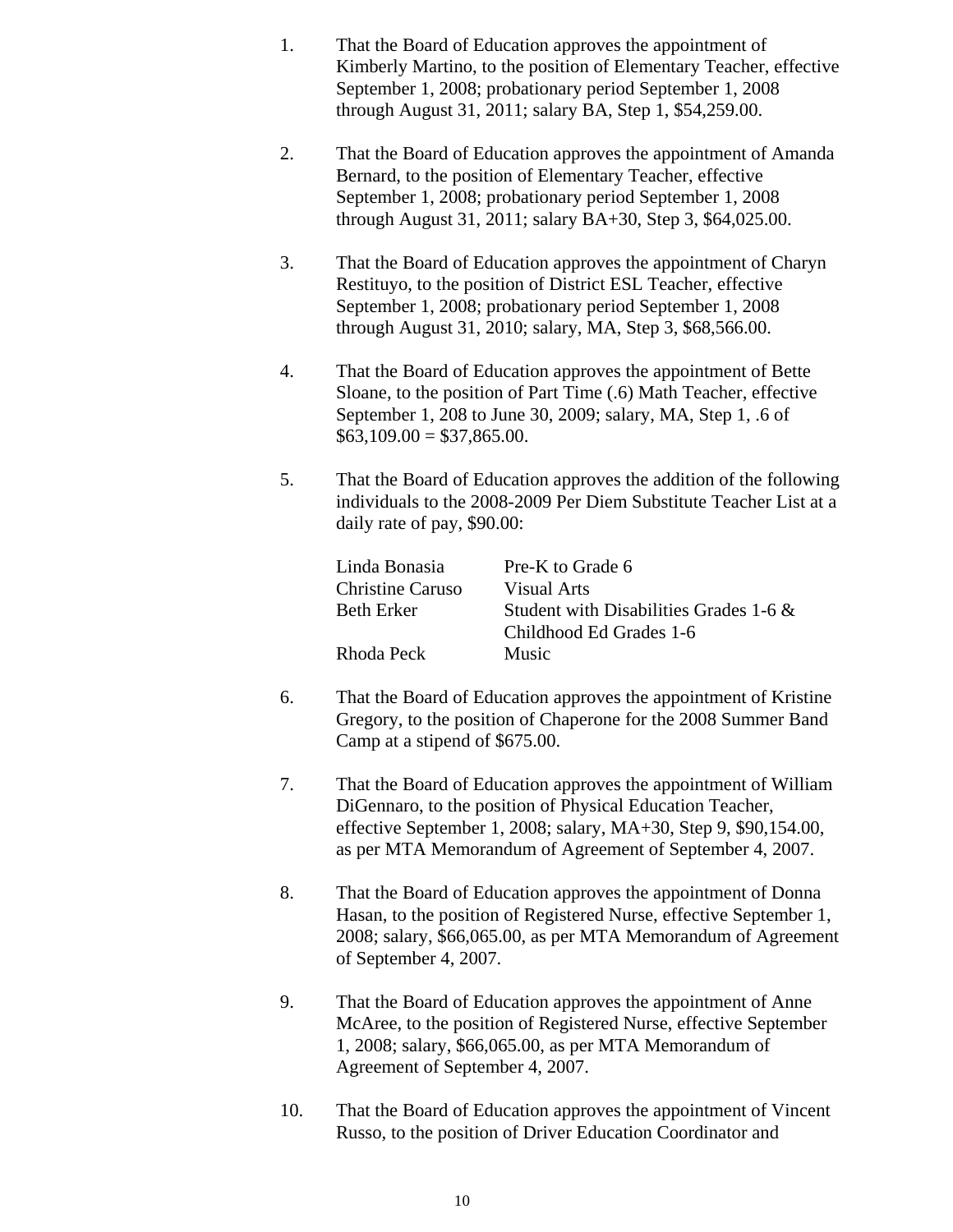Instructor for the 2008 Fall and 2009 Spring Drivers' Education Program. The stipends are as follows:

| <b>Coordinator Fall Semester</b>   |    | \$3,108.00       |
|------------------------------------|----|------------------|
| <b>Coordinator Spring Semester</b> |    | \$3,108.00       |
| <b>Instructor Fall Semester</b>    | S. | $51.13$ per hour |
| <b>Instructor Spring Semester</b>  | S. | $51.13$ per hour |

#### **2.1. Instruction: Committee on Special Education Actions**

a. That the Board of Education approves the CSE/CPSE/SCSE recommendations for programs and services for students with IEPs for the time period from May 1, 2008 to June 30, 2008 as set forth in Confidential Attachment "B".

#### **2.2. Instruction: Contracted Instructional Services**

- a. That the Board of Education approves a contract between the Mineola Union Free School District and AHRC for the 2008-2009 school year to provide educational programs for students with significant disabilities. Some students are located at AHRC in Brookville and others receive specialized services for autism. The tuition for the months of July and August 2008 is \$5,825.00; and \$34,952.00 (Per pupil per 10 months for the 2008-2009 school year).
- b. That the Board of Education approves a contract between the Mineola Union Free School District and All Island Kids Therapy, LLC for the 2008-2009 school year to provide physical and occupational therapies for students inside and outside of the school district to students whose IEP requirements cannot be met by school district personnel. Rates are as follows:

| <b>SERVICE</b>                   |            | RATE        |
|----------------------------------|------------|-------------|
| <b>Full Day</b>                  |            | \$425.00    |
| <b>Half Day</b>                  |            | \$215.00    |
| *Evaluations not included        |            |             |
|                                  |            |             |
| Individual                       | 30 minutes | \$45.00     |
|                                  | 45 minutes | 67.50<br>S. |
|                                  | 60 minutes | S.<br>90.00 |
| Group (per child)                | 30 minutes | 33.75<br>\$ |
| Consult w/o formal assessment    | 30 minutes | 45.00<br>\$ |
| Home Care                        | 30 minutes | \$55.00     |
|                                  | 45 minutes | \$82.40     |
|                                  | 60 minutes | \$110.00    |
| Evaluations                      |            | \$175.00    |
| <b>Child Study Meetings</b>      | 30 minutes | \$45.00     |
| <b>Classroom Observation</b>     | 60 minutes | 90.00<br>S  |
| <b>Teacher Course In-service</b> | 60 minutes | \$75.00     |
| Pre-Kindergarten                 | 30 minutes | 50.00<br>S  |
| Kind. Prevention Program         | 60 minutes | \$100.00    |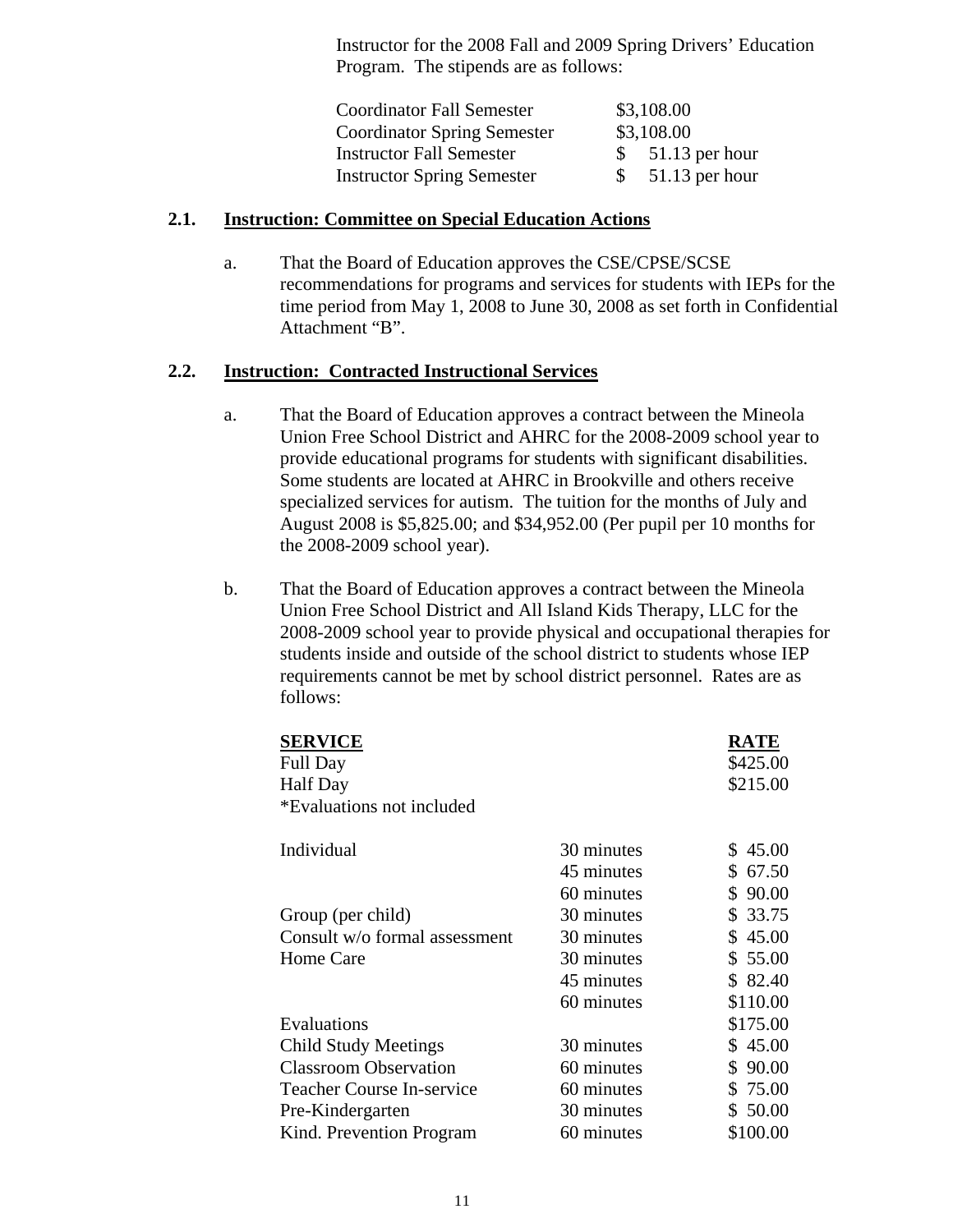c. That the Board of Education approves a contract between the Mineola Union Free School District and Bilinguals, Inc. for the 2008-2009 school year to provide bilingual evaluations for CSE mandated testing in languages that cannot be administered by school district personnel. The fee schedule is as follows:

#### **Consulting Services**

| <b>Special Education Teacher</b>                    |  |  | $$95.00$ per hour                |  |
|-----------------------------------------------------|--|--|----------------------------------|--|
| <b>Staff Development Workshops/Training/Support</b> |  |  | $$150.00$ per hour               |  |
|                                                     |  |  | <b>Rates for Per Evaluations</b> |  |
| Children ages 5-10                                  |  |  |                                  |  |
|                                                     |  |  |                                  |  |

|                          | <b>English or Spanish</b> | <b>Other Language</b> |
|--------------------------|---------------------------|-----------------------|
| Psychological            | \$445.00                  | \$580.00              |
| Speech                   | \$370.00                  | \$445.00              |
| Educational              | \$340.00                  | \$395.00              |
| <b>Social History</b>    | \$225.00                  | \$265.00              |
| Occupation Therapy Eval. | \$370.00                  | \$450.00              |
| Physical Therapy Eval.   | \$370.00                  | \$450.00              |

## **Children ages 11-21**

|                          | <b>English or Spanish</b> | <b>Other Language</b> |
|--------------------------|---------------------------|-----------------------|
| Psychological            | \$500.00                  | \$605.00              |
| Speech                   | \$395.00                  | \$500.00              |
| Educational              | \$370.00                  | \$445.00              |
| <b>Social History</b>    | \$225.00                  | \$290.00              |
| Occupation Therapy Eval. | \$395.00                  | \$500.00              |
| Physical Therapy Eval.   | \$395.00                  | \$500.00              |

d. That the Board of Education approves a contract between the Mineola Union Free School District and Home Care for Children for the 2008-2009 school year to provide nursing services to students with disabilities who are educated outside the school district, as provided by students' IEPS. The fee rate is as follows:

| Registered Professional Nurse (RNs) | $$50.00$ per hour |
|-------------------------------------|-------------------|
| Licensed Practical Nurse (LPNs)     | $$45.00$ per hour |

e. That the Board of Education approves a contract between the Mineola Union Free School District and Horizon Healthcare Staffing for the 2008- 2009 school year to provide on an as-needed and as-requested basis, full range of nursing staffing services including Registered Nurse Supervisors, Registered Nurses, Licensed Practical Nurses, Certified Nurses Aides, Home Health Attendants, and Personal Care Aides. The fee rate is as follows:

| <b>RNs</b>  | $$47.50$ per hour* |
|-------------|--------------------|
| <b>LPNs</b> | $$38.00$ per hour  |
| <b>CNAs</b> | $$21.00$ per hour  |

\*Any time over 8 hours will be billed in 15 minute increments (Rounded down to benefit the District).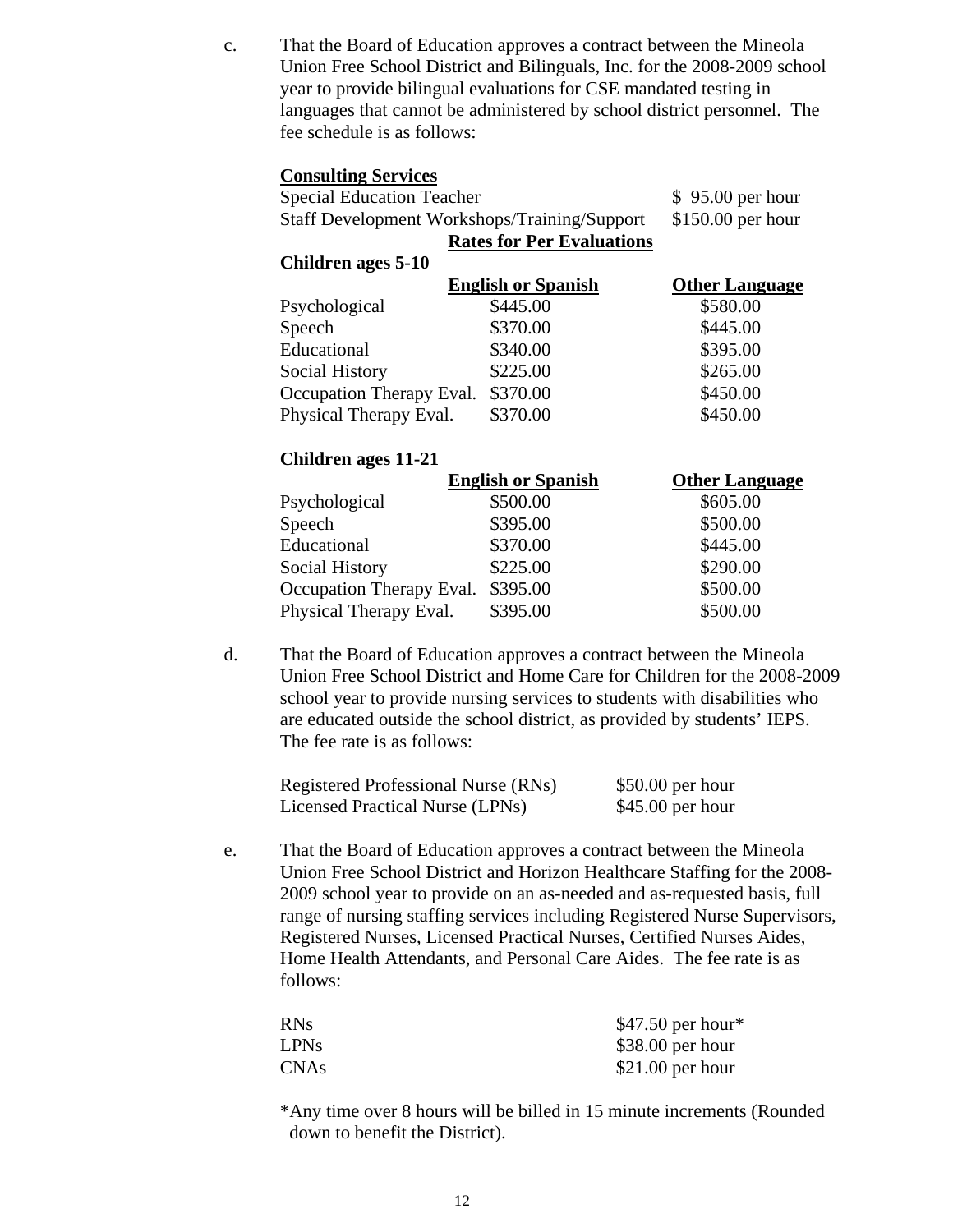f. That the Board of Education approves a contract between the Mineola Union Free School District and Kinney Management Services for Medicaid billing of students who receive Special Education services. The fee rate is as follows:

#### **ELECTRONIC HEALTH RECORD SYSTEM**

Annual licensing fee of \$3,600.00

#### **TRANSPORTATION DATA ENTRY**

Annual fee of \$2,000.00

g. That the Board of Education approves a contract between the Mineola Union Free School District and Lakretz Creative Support Services, Inc. for the 2008-2009 school year to provide inclusion services. The fee schedule is as follows:

| <b>Technical Assistance</b>                       | $$900.00$ per full day           |
|---------------------------------------------------|----------------------------------|
| Workshops                                         | $$2,200.00$ per full day         |
| Additional consecutive days                       | \$2,000.00                       |
| <b>System or Person-Centered Planning Process</b> | \$1,000.00 per $\frac{1}{2}$ day |

h. That the Board of Education approves a contract between the Mineola Union Free School District and Life's WORC for the 2008-2009 school year to provide services of New York State licensed certified and qualified (Applied Behavior Analysis) therapists. The fee schedule is as follows:

| In-home and parent training | $$85.00$ per hour  |
|-----------------------------|--------------------|
| In-school consultation      | $$130.00$ per hour |
| Supervisor of Therapists    | $$80.00$ per hour  |

i. That the Board of Education approves a contract between the Mineola Union Free School District and Mill Neck Interpreter Services for the 2008-2009 school year to provide sign language interpreters/translators for students and parents for CSE meetings, school related parent involvement activities and translation for instruction for a student who will be attending school in the district starting in September. The fee schedule is as follows:

| Minimum of 2 hours per session       | \$70.00 per hour per session        |
|--------------------------------------|-------------------------------------|
| After School Activities/CSE or Other | \$75.00 per hour $w/2$ hour minimum |

j. That the Board of Education approves a contract between the Mineola Union Free School District and New York Therapy Placement Services, Inc. to provide related services to school age children as mandated by the student's IEP. The fee schedule is as follows:

| Evaluation/Tri-annuals           | \$150.00                              |
|----------------------------------|---------------------------------------|
| <b>Psychological Evaluations</b> | \$400.00                              |
| OT, PT, SP, Resource Rm & CSE/   |                                       |
| <b>School Initiated Meetings</b> | $$42.00 - 30$ min. individual session |
| Group (2-5 students)             | $$56.00 - 30$ min. group session      |
| <b>COTA</b>                      | $$38.00 - 30$ min. individual session |
|                                  |                                       |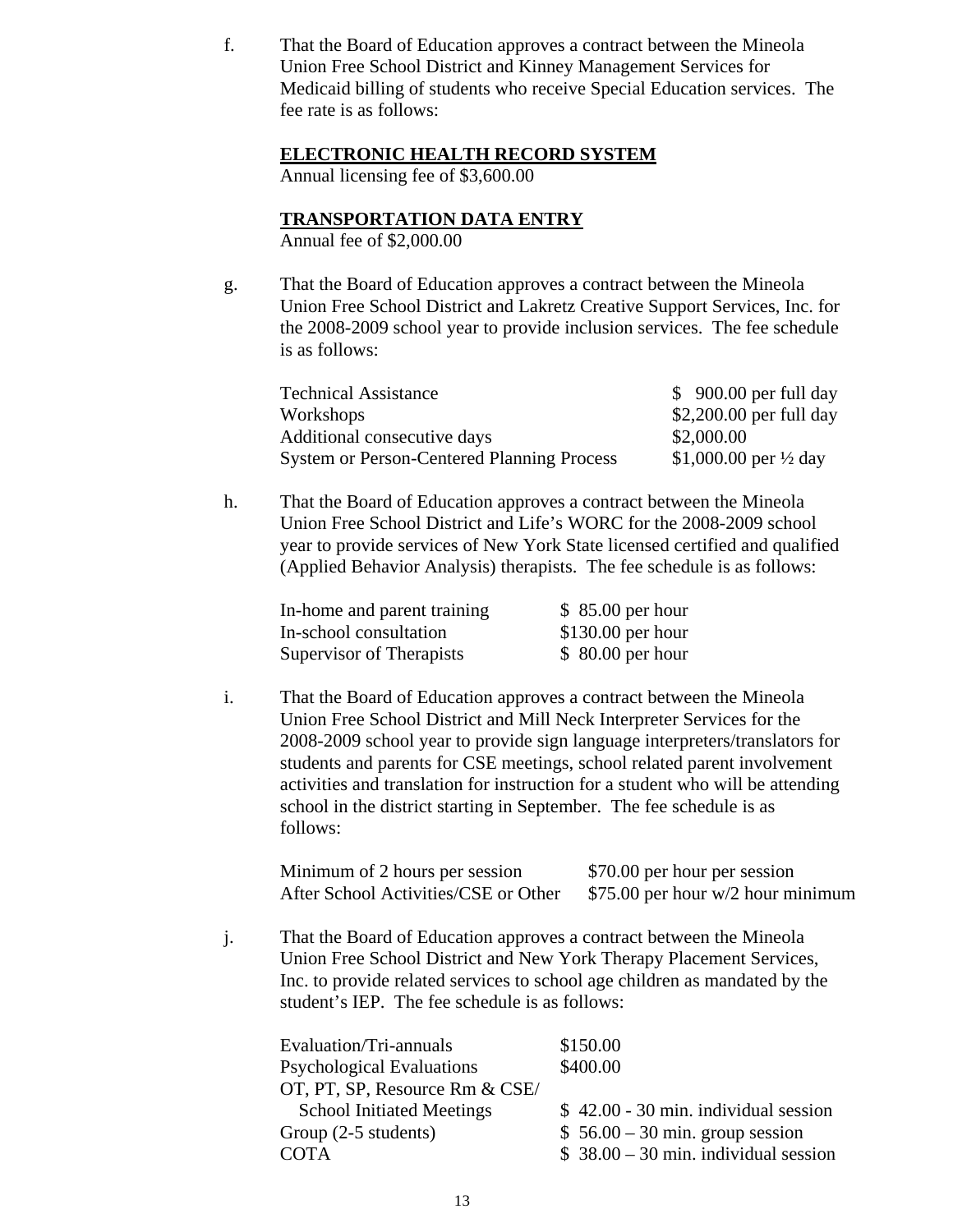| COTA $(2-5$ students)                                                                               | $$50.00 - 30$ min. group session                                                                   |
|-----------------------------------------------------------------------------------------------------|----------------------------------------------------------------------------------------------------|
| <b>ABA SERVICES</b><br>Paraprofessional<br>Certified Special Ed Teacher<br>Consultation/Supervision | \$38.00 per 60 minutes session<br>\$ 80.00 per 60 minute session<br>\$100.00 per 60 minute session |
|                                                                                                     |                                                                                                    |

k. That the Board of Education approves a contract between the Mineola Union Free School District and North Shore Speech-Language Associates for the 2008-2009 school year to provide speech and language services to students with significant disabilities, per their IEPs. The fee schedule is as follows:

| 30 Minute Session | \$65.00  |
|-------------------|----------|
| 60 Minute Session | \$105.00 |

l. That the Board of Education approves an agreement between the Mineola Union Free School District and Dr. Ellyn Altman for the 2008-2009 school year to provide counseling for children with hearing impairments at a fee of \$225.00 per hour.

## **2.3. Instruction: Student Actions**

## **2.4. Instruction: Other**

## **3. Civil Service**

- a. Resignations/Leave of Absence
	- 1. That the Board of Education accepts the letter of resignation for the purpose of retirement, of Walter Chappel, with regret, Bus Driver, effective August 29, 2008.
	- 2. That the Board of Education approves the extension of Maternity Leave of Absence for Lisamarie Curley, Occupational Therapist, from September 1, 2008 through June 30, 2009.

# b. Appointments

- 1. That the Board of Education approves the re-appointment of Susan Spevak, Teacher Aide, to the position of Senior Library Clerk, effective August 22, 2008. Mrs. Spevak was excessed June 30, 2006 and is being re-appointed due to the retirement of Catherine Habermann; salary, Step 7, \$42,471.00.
- 2. That the Board of Education approves the appointment of Theresa Morra, to the position of part time Bus Aide, effective September 1, 2008; salary, Step 1, \$10.75 per hour.
- 3. That the Board of Education approves the appointment of Graciela Quintanilla, to the position of part time Bus Aide, effective September 1, 2008; salary, Step 1, \$10.75 per hour.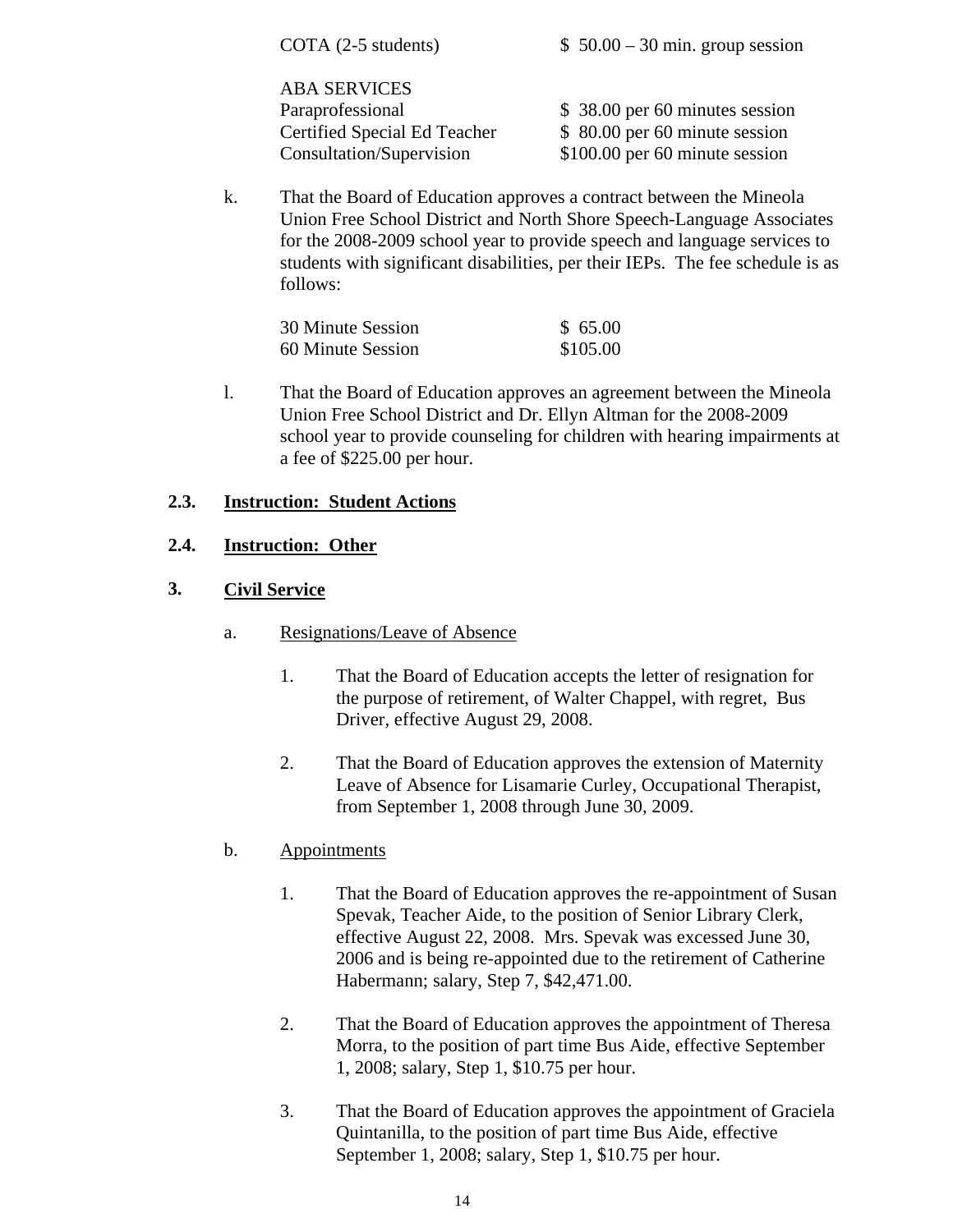- 4. That the Board of Education approves the appointment of Melissa Fusco to the position of part time Bus Aide for the Transportation Department, effective September 1, 2008; salary, Step 1, \$10.75 per hour.
- 5. That the Board of Education approves the appointment of Melissa Fusco in the part time position of Videographer for the monthly Board of Education meetings, effective September 1, 2008; salary, \$8.00 per hour.
- 6. That the Board of Education approves the appointment of the following individuals to the support staff substitute list, effective September 1, 2008:

| Debbie Annala     | Teacher Aide Sub | \$13.74 |
|-------------------|------------------|---------|
| Zuzette Gallardo  | Teacher Aide Sub | \$13.74 |
| Adele Imbrenda    | Teacher Aide Sub | \$13.74 |
| Joseph Lloyd      | Teacher Aide Sub | \$13.74 |
| Jennifer McGahan  | Teacher Aide Sub | \$13.74 |
| Lenuka Nimalan    | Teacher Aide Sub | \$13.74 |
| Linda Pardo       | Teacher Aide Sub | \$13.74 |
| Concetta Ribeiro  | Teacher Aide Sub | \$13.74 |
| Georgette Strobel | Teacher Aide Sub | \$13.74 |
| Keri Sullivan     | Teacher Aide Sub | \$13.74 |
| Joanna Tangel     | Teacher Aide Sub | \$13.74 |
|                   | Clerical Sub     | \$12.32 |
| Karen Bonfitto    | Teacher Aide Sub | \$13.74 |
|                   | Clerical Sub     | \$12.32 |

## c. New Position

1. That the Board of Education approves the replacement of a 12 month Bus Driver position, due to retirement, with two 10 month, 5 hour Bus Driver positions, effective September 1, 2008.

## d. Salary Adjustment

- 1. That the Board of Education approves the 2008-2009 salary for JoAnn Greene, Internal Claims Auditor, as \$16,624.00, effective July 1, 2008.
- 2. That the Board of Education approves the 2008-2009 salary for Donna Squicciarino, Treasurer, as \$12,480.00, effective July 1, 2008.

## **4. Business/Finance**

- a. Treasurer's Report
	- 1. That the Board of Education accepts the Treasurer's Report for the period ending June 30, 2008 and directed that it be placed on file.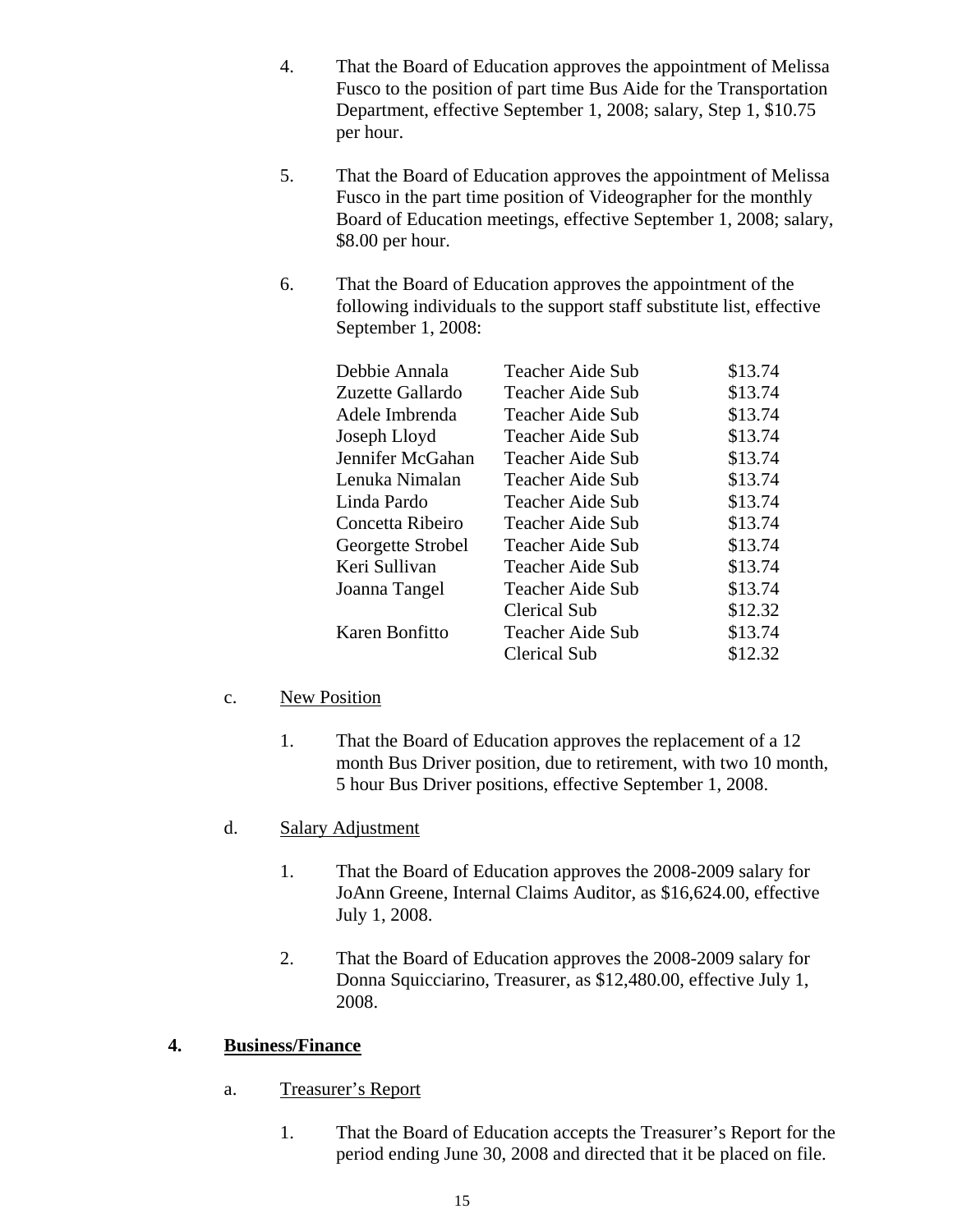#### b. Approval of Invoices and Payroll

1. That the Board of Education approves the Invoices and Payroll for the period ending July 31, 2008.

| Warrant #1                          | \$158,648.13       |
|-------------------------------------|--------------------|
| 1 <sup>st</sup> Final Payable 07/08 | \$1,115,779.01     |
| Warrant #2                          | \$1,641,105.07     |
| $2nd$ Final Payable 07/08           | \$314,102.71       |
| <b>Credits to Expense</b>           | \$282,873.28 Cr.   |
| Void Check #53517                   | 3,568.00 Cr.<br>\$ |
| <b>TOTAL EXPENSES</b>               | \$2,943,193.64     |
|                                     |                    |
| PAYROLL #1 & #2                     |                    |
| General                             | \$1,122,581.43     |
| Fund F                              | \$277,516.29       |
| <b>TOTAL PAYROLL</b>                | \$1,400,097.72     |

## **4.1. Business/Finance: Contract Approvals**

## **4.2. Business/Finance: Bids**

## **5. Other**

a. NYS Education Department Income Eligibility Guidelines for Free and Reduced Price Meal – 2008-2009

That the Board of Education adopts the NYS Education Department Income Eligibility Guidelines for Free and Reduced Price Meal for the 2008-2009 school year and that the Board delegate the Chief Administrative Officer to act as its agent with regard to entering into contracts and agreements for the Child Nutrition Program.

**RESOLUTION #19 – BE IT RESOLVED THAT** the Board of Education approves Consensus Agenda items H.1. through H.5.a. as presented.

- **Motion:** John McGrath
- **Second:** Laraine Salvatore
- **Discussion:** President Siwinski stated that the minutes of July 17<sup>th</sup> did not reflect his absence. Mr. McGrath asked if he was listed in attendance. President Siwinski responded no.
- **Yes:** Terence Hale **No:** None John McGrath Laraine Salvatore Stephen Siwinski

**Passed:** Yes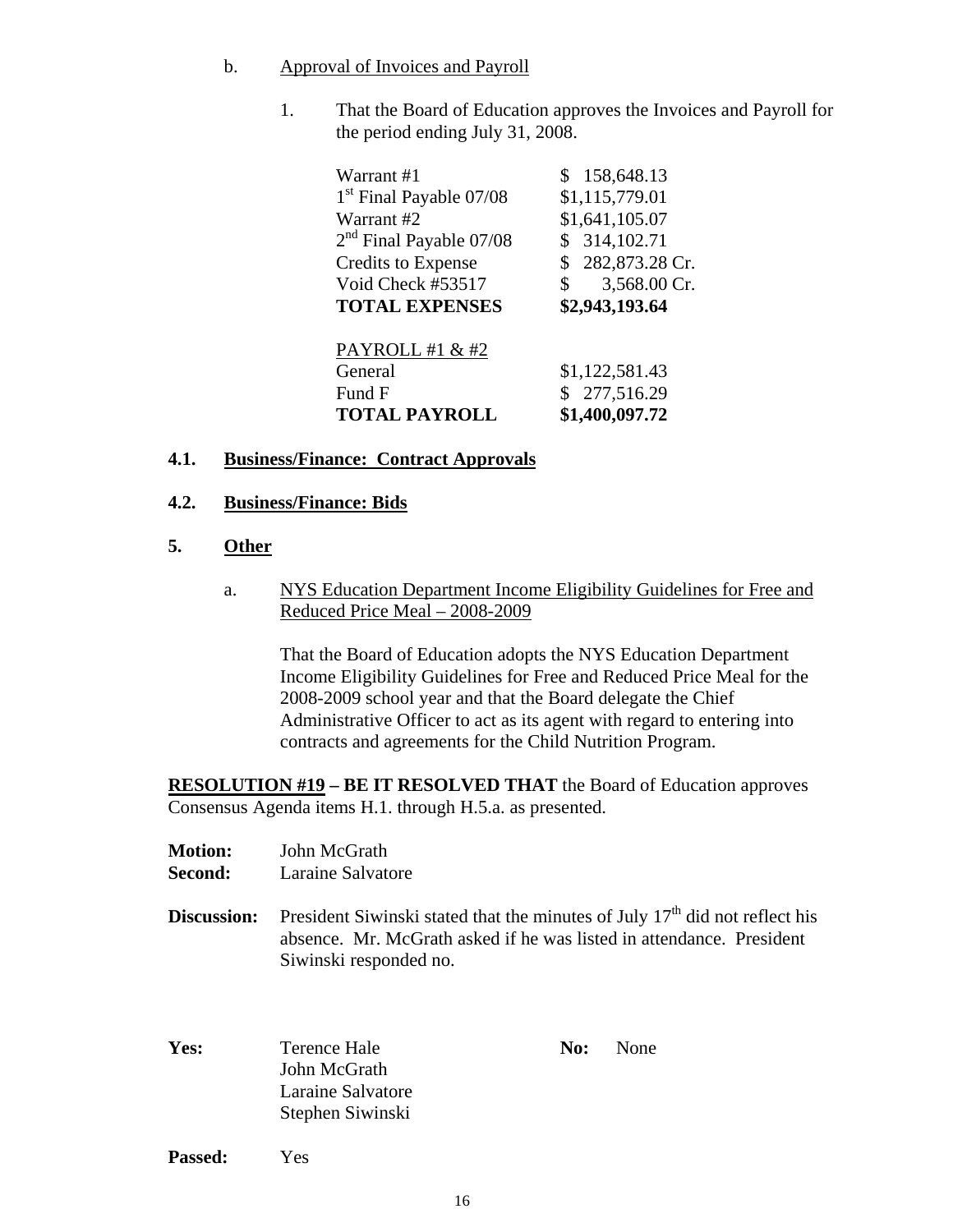## **I. Public Comments**

Public comments were as follows:

- A resident commented on the manner in which the Superintendent of Schools' evaluation was done and made suggestions as to how they should operate.
- $\triangle$  A resident wished Mr. Siwinski a happy birthday.

## **J. Board of Education Reports**

- Comments from Board President
- Board Committee Report
- Board of Education Goals
- Superintendent of Schools' Reports & Comments
	- o Superintendent Comments

The Superintendent of Schools discussed: successes, achievements, and areas improved on, that it does not happen without the kind of support staff the district has; appreciated all Mr. McGrath's comments; his responsibility is to carry out the recommendation of the majority of the Board; not assess him on differing opinions; discussion regarding topics addressed this evening; never hired a teacher or recommended a teacher that had inappropriate certification; has never been outside parameters of State Education Department; making sure to get the facts; never been cited by SED; all decisions made within the framework of an individual's certification; and has faith they can still get there.

The Superintendent of Schools also discussed: opening of school; Superintendent's Conference on September  $2<sup>nd</sup>$ ; white boards and the extensive training of staff; final administrative retreat next week; and State report cards published in Newsday.

Mr. Escobar and Ms. Goffman were asked to discuss the problems with the numbers that were reported in Newsday. Ms. Goffman spoke about the following: the information reported in Newsday was for the 2006/07 school year (Actual cohort data for all students entering the High School in 2003) – the problem is that the information was not updated and 12 students were not moved out of the system, the information was not verified so corrections could be made prior to the release of the information. Ms. Goffman stressed the importance of keeping track of the number of students and stated Ms. Macken will help solidify the numbers being correct. Dr. Nagler stated that if you don't have someone managing the information you will never get it right and now we have someone in place. The reason why the district transferred to e-school is because of problems like this. Mr. Escobar reviewed the percentages of the following: English-92%, and U.S. History-95%; High School graduates; ESL students graduating; and significant difference made when Ms. Macken was moved into the Guidance Suite.

o Capital Report - - - Preparation for opening of schools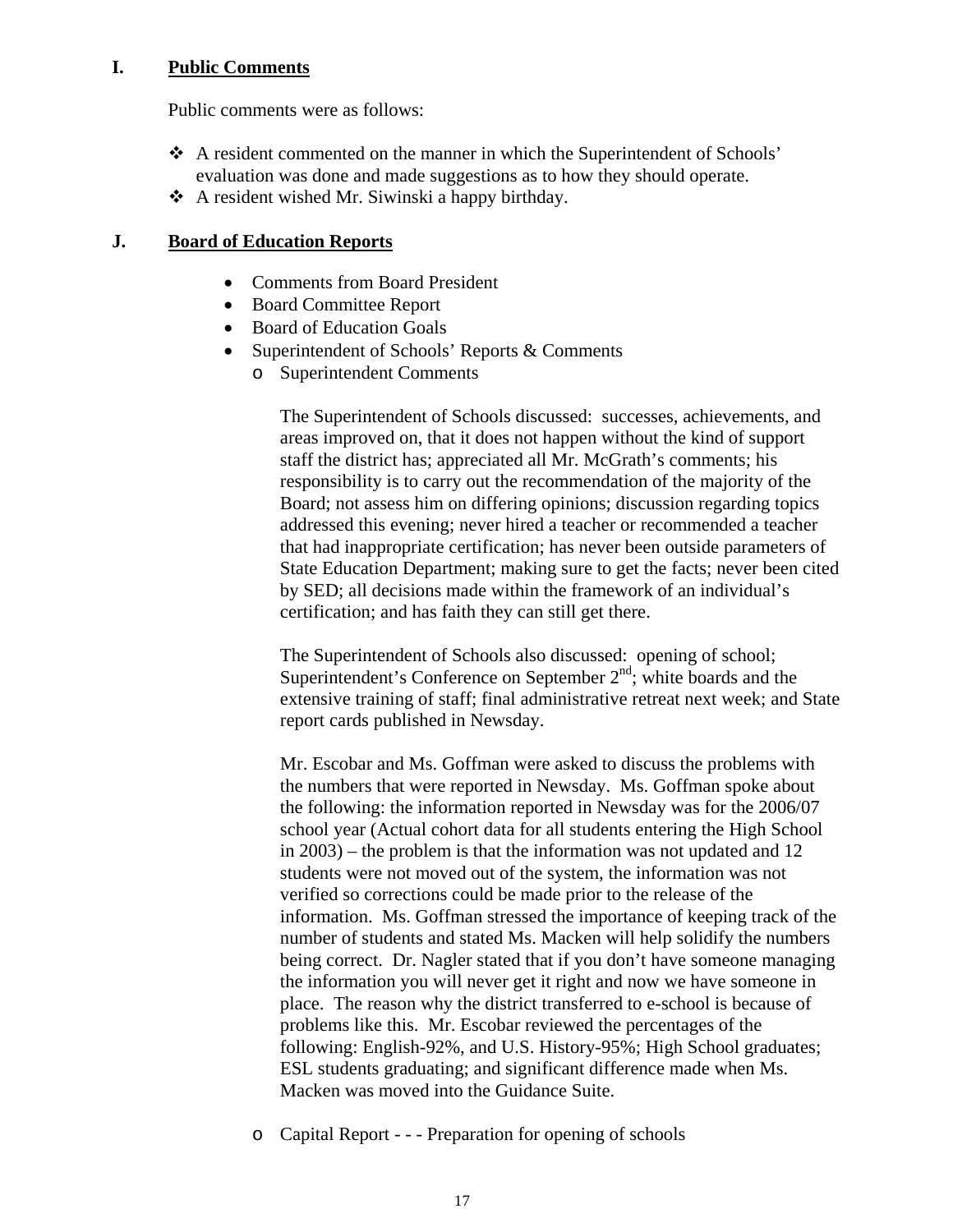Mr. Waters presented an update on the capital projects taken place during the summer: Middle School windows, doors, and ventilation are on schedule and targeted to be completed by the end of September; boys locker room at the Middle School; High School lockers have arrived and the floor is being installed, Monday; and field irrigation on the High School track will be completed after receiving another coat. Dr. Nagler reported on the following: Meadow Drive library is awaiting book cases; and new computers for the High School are delayed.

Mr. McGrath inquired about the start of school. The Superintendent of Schools responded that the first day of classes is September  $3<sup>rd</sup>$ , which is also the first day to transport. He also stated that the Superintendent's Conference counts as first day. The District's Counsel stated that the district is not transporting public students that day. The Superintendent of Schools also stated that it is consistent with State guidelines.

- o Preparation for New School Year
- Table Reports
	- o Finance and Operations Report
		- Monthly Financial Report
		- Building & Grounds Report
			- Building Usage
			- Vandalism
			- Work order status
		- Transportation Report
- Special Reports

\*Public Questions - Board Committee Reports; Student Organization Report; Superintendent's Report; Table Reports (All Finance & Operation Functions); and Special Report

The public comments were:

 A resident inquired about construction at the corner of Chase. President Siwinski responded that there needs to be some investigation on that site.

#### **K. Executive Session**

At 11:55 p.m. a motion was made for the Board of Education to go into executive session for the purpose of discussing the medical, financial, credit or employment history of a particular person or corporation, or matters leading to the appointment, employment, promotion, demotion, discipline, suspension, dismissal or removal of a particular person or corporation. President Siwinski stated that the Board may return at any time to reconvene the public meeting.

| <b>Motion:</b><br>Second: | John McGrath<br>Laraine Salvatore                                     |     |      |
|---------------------------|-----------------------------------------------------------------------|-----|------|
| Yes:                      | Terence Hale<br>John McGrath<br>Laraine Salvatore<br>Stephen Siwinski | No: | None |
|                           |                                                                       |     |      |

**Passed:** Yes